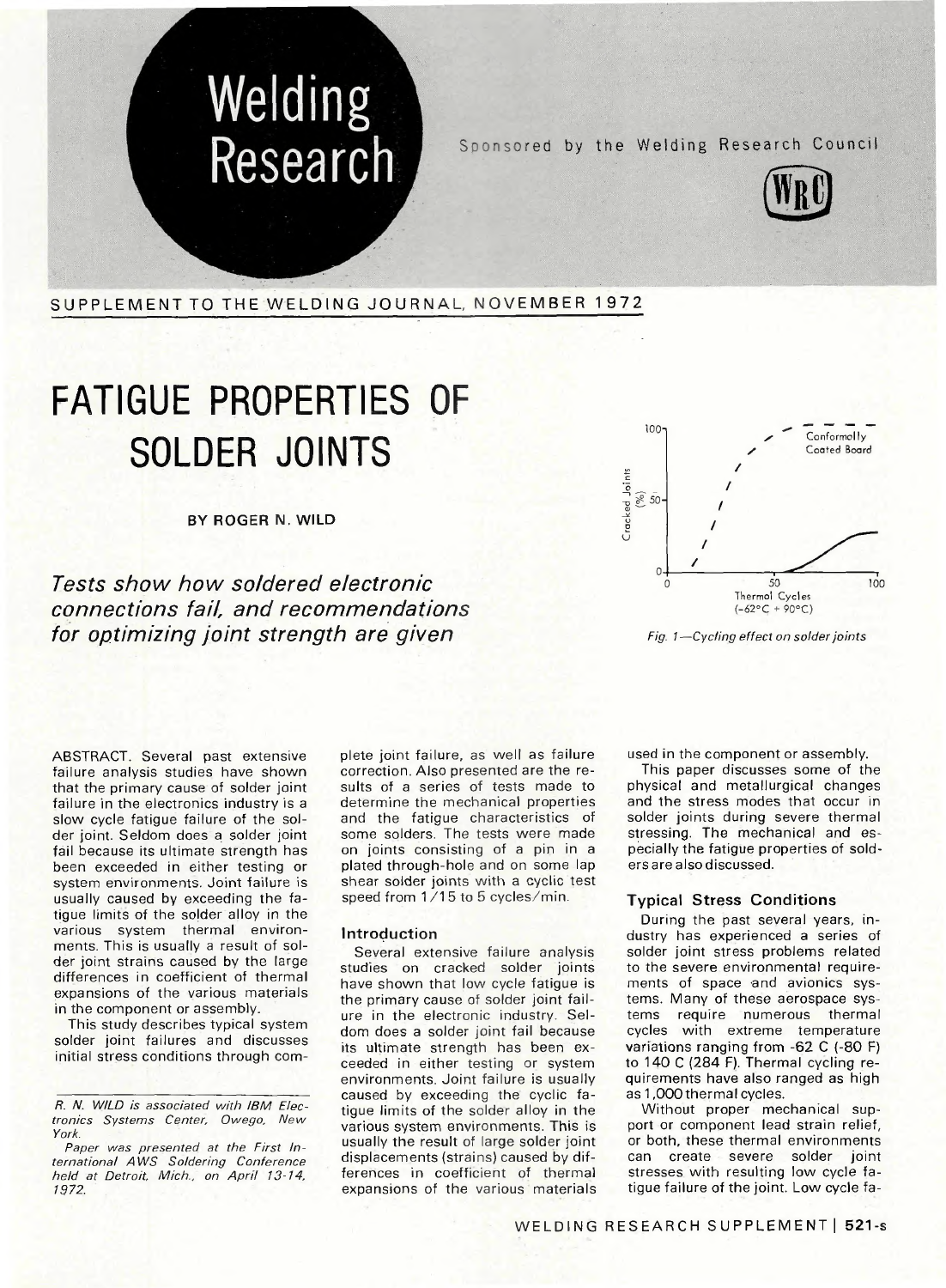

### Stress Condition Caused by Conformal Coating being Placed Between Module and Circuit Board

Fig. 2—High solder joint stress configuration

tigue is defined as fatigue failure which will occur under 100,000 cycles  $1, 2$  as a result of stress levels sufficiently severe to produce measurable cyclic plastic strain.

This would be especially applicable to solder joints since solders generally creep readily at and above room temperature; therefore, relaxation of stresses within the solder occurs very rapidly. This especially occurs during the elevated temperature portion of the thermal cycle where solder joint strength is further reduced. These types of solder joint failures are considered to be strain-dependent failures as the joints fail without the presence of any significant stress buildup within the solder.

This paper does not dwell on the various designs of solder joints; however, it is desirable to stress the effects of conformal coatings or potting materials on multilayer and circuit board assemblies. A thick conformal coating, such as an epoxy or a polyurethane which is normally an aerospace requirement, coats the complete assembly to provide a barrier against dust and contaminants, and serves as a moisture seal against humidity.

Such coating can create significant joint stresses when the coating fills the space between the components and board (see Fig. 1). This is especially true of larger flat bottom components such as resistor networks and transformers. In many cases, detrimental solder joint stresses can be reduced by preventing the coating from filling the space under the component or by providing proper strain relief for the component leads, or both,<sup>3</sup> (see Fig. 2 and3).

#### **Physical Solder Joint Changes**

Initial Stress Indications

The first visual evidence of cyclic damage to a solder joint is a dulling of the normally bright shiny solder surface. This would appear as an annular crazing or a frosty condition occurring in the higher stress areas of the solder joint. The effect is the result of physical slip displacements occurring within the solder matrix of the joint (see Fig. 4).

These displacements occur in a relatively narrow slip band, normally within the smaller cross-sectional areas of the joint. As the solder is work hardened, grain growth and recrystallization occurs. The slip will then occur in a slightly different (nonstrain hardened) position within the solder joint. This produces several slip bands until one is weakened due to Pb-rich phase alignment to a point where subsequent fracturing occurs.

#### High Stress Low Cycle Failure

A high stress (high strain), low cycle solder joint fatigue failure is evidenced by a complete fracturing of the solder joint with very little distortion of the surface of the solder (other than crack areas) or significant recrystallization of the solder structure in the high stress areas of the joint (see Fig. 5).

#### Low Stress High Cycle Failure

A low stress (low strain), high cycle solder joint fatigue failure is evidenced by extreme dulling and crazing of the solder surface. Significant recrystallization and grain growth also occurs in the high stress areas of the solder joint (see Fig. 6). The



Note the Thin Non Bridging' Conformal Coating and Stress Relief on Component Leads

Fig. 3—Low solder joint stress configuration

Pb-rich phases will align themselves in the high stress direction within the solder matrix. Failure normally propagates through these aligned Pbrich or softer phases within the solder matrix.

#### Stressing Conditions

It is important for corrective action to be able to determine the major stressing direction of the solder joint during thermal cycling. A visual examination can in many cases show these stress directions. The position of the component lead and the position of the fracture can usually indicate the major stress direction



Fig. 4—Initial stress condition. The frosty joint condition is caused by a rough solder surface due to slip movements within the high stress areas of the solder joint (stress relaxation)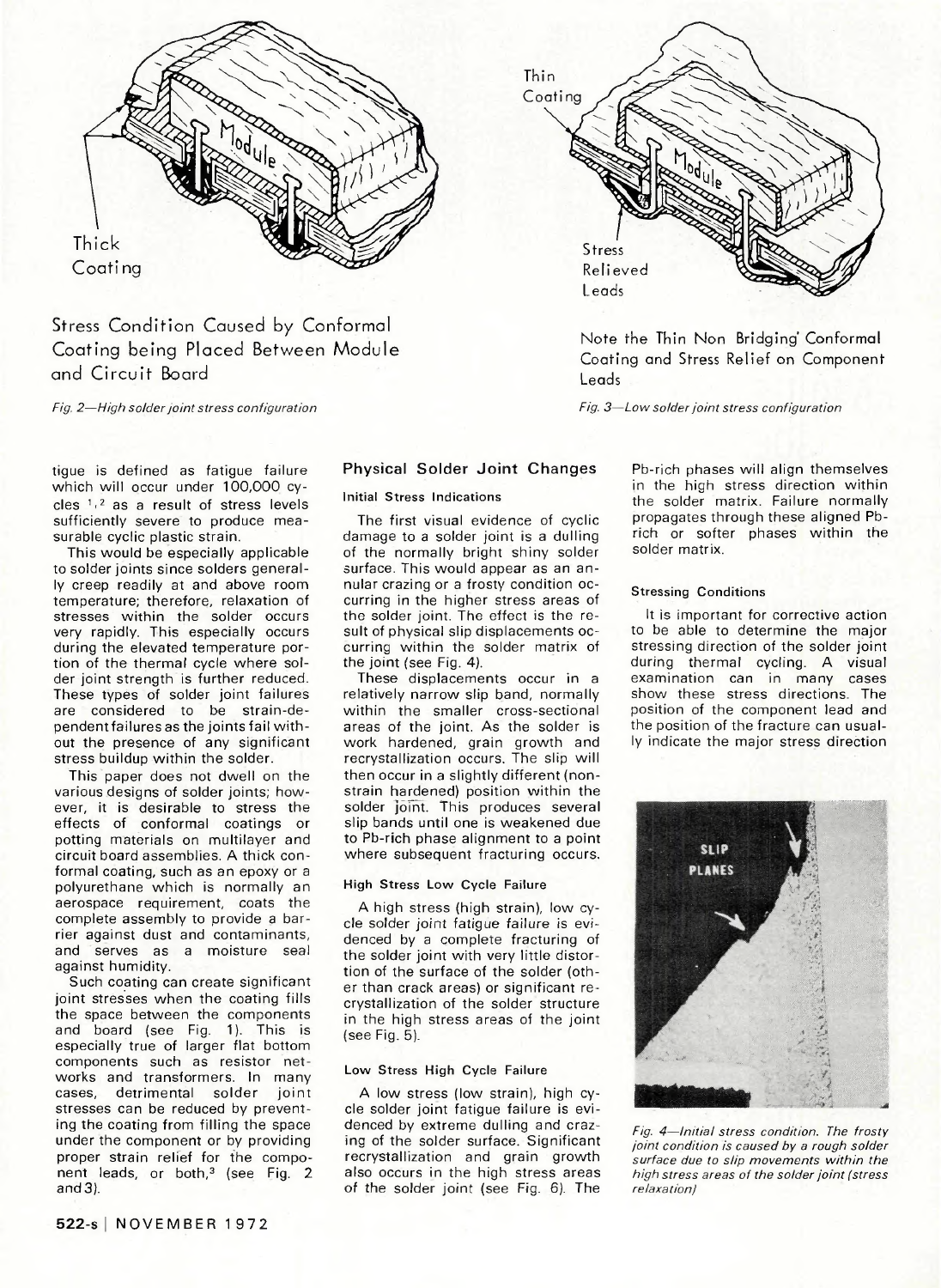

Fig. 5 — High stress low cycle failure. (Left) note how the joint cracks with little distortion of the solder surface. (Right) note there is no significant recrystalization of the solder structure

through the solder joint. A component lead that pushes or pulls the solder into the through-hole will cause a compressive-shear loading of the solders with the joint fracture occurring near the top of the solder fillet and along the pin (see Fig. 7A). The solder joint is stronger in this compressive-shear stress direction.

A component lead pulling the solder from the through-hole creates a tensile-shear loading of the solder and also a crack position lower on the solder fillet of the joint (see Fig. 7B). The weaker tensile-shear stress condition will also produce more of a separation of the solder fracture. Caution must be used in these stress interpretations as these types of solder joints are normally hysterisis sensitive and thus the solder joint will take on a displaced position that would be dependent on the previous thermal cycle (see Fig. 8).

At elevated temperatures, the joint is significantly weaker and thus stress

relaxation of the solder joint occurs rapidly through joint displacements. At the lower temperature portion of the thermal cycle, the solder joint is significantly stronger and less ductile, thus higher joint stresses are encountered.

#### **Mechanical Properties**

A substantial amount of data had been previously gathered on the mechanical properties of solders and solder joints<sup>4,5</sup>. A review of some of this data will provide better understanding of the reactions of solders in thermal or fatigue environments.

Effects of Strain Rates and Temperature. The strength of the solder normally used, eutectic tin-lead solder (Sn 63), and most other solders are very sensitive to both strain rates and temperature. Solder joint strengths are normally reduced very rapidly with slow strain rates or higher solder joint temperatures (see Fig.

9). In actual electronic assemblies, this would relate to the rapidity of thermal profile changes and also to the temperature extremes of the profile.

Stress Relaxation Properties. Solder joints not mechanically supported will creep very rapidly under applied loads (see Fig. 8 and 10), especially at the higher stress levels and at elevated temperatures. The solder joint normally will relax the built-up stresses by movement within the solder matrix to the point where the stress rupture limits of the solder joint is reached or in extreme cases, to the point that the solder joint fails.

Stress Rupture Properties. The stress rupture properties of eutectic Sn-Pb solder were determined at 25 C (75 F) and at 60 C (140 F).<sup>5</sup> The test specimen was a lap shear solder joint with a joint thickness of 0.002 in. The stress rupture properties were determined by gripping the top



Fig. 6 — Low stress high cycle failure. (Left) note the rough solder surface caused by many small joint deflections. (Right) note recrystalization in the high stress areas of the solder joint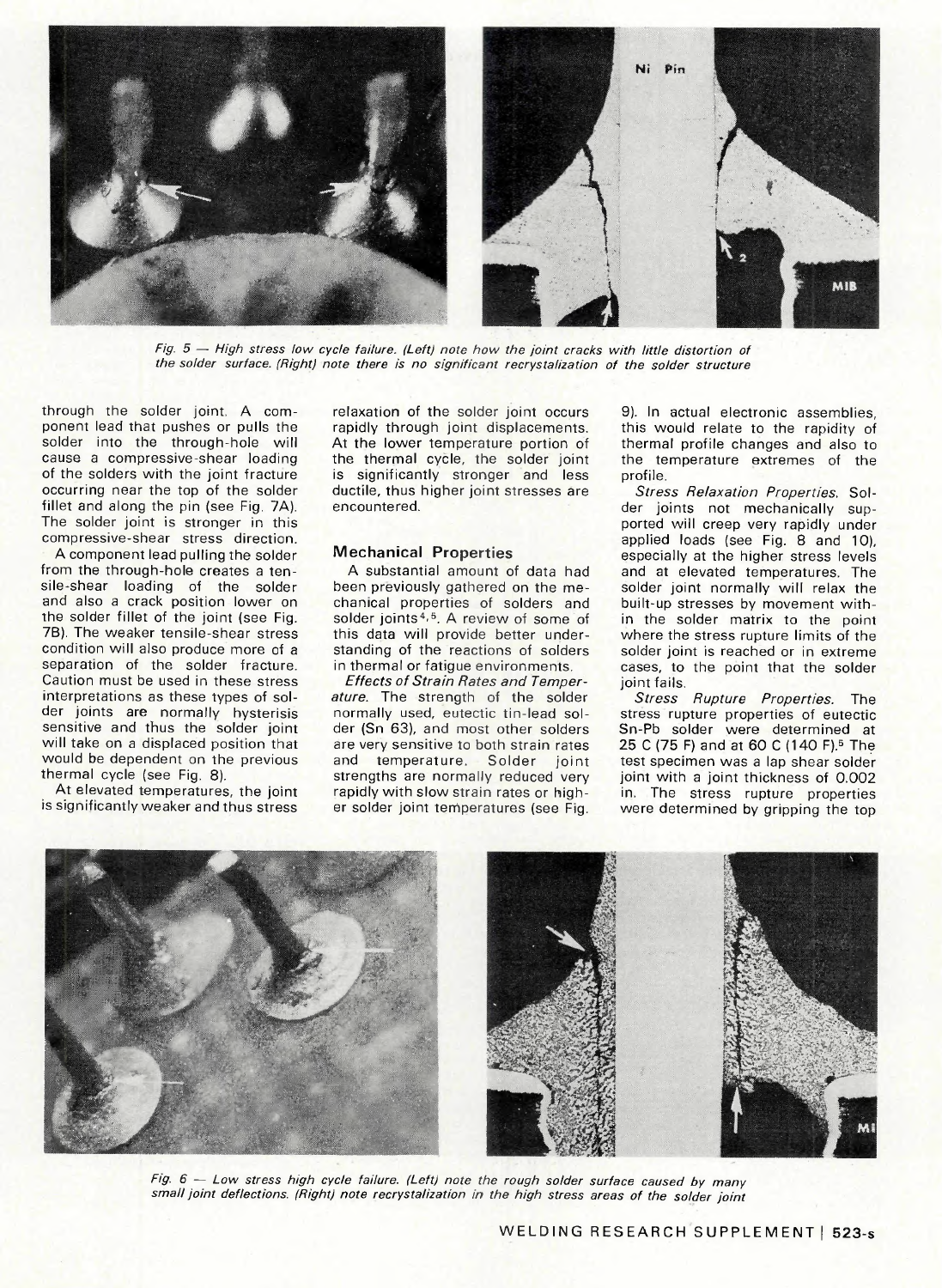



This is a Compressive Shear Loading of the Solder. Note that the Fracture is Along Pin Interface.

Fig. 7—Joint stressing conditions

This is a Tensile Shear Loading of the Solder. Note Crack Position at  $\sim$  45°.



At Elevated Temperature, the Solder Joint Relaxes Rapidly Thus Joint Stresses are Reduced. At Low Temperature,the Solder Relaxes More Slowly thus Stresses are Higher and Deflections are Lower. Note Permanent Set of Joint

Fig. 8—Joint conditions during thermal cycling

half of the test specimen and then suspending a predetermined weight from the bottom of the specimen. This produced a constant shearstress loading on the joint. Total time to failure was then plotted (Fig. 11).

These tests showed that the Sn Pb eutectic solder joints are very weak under a constant stress condition. These joints while under constant loading will fail rapidly unless the initial joint stress is very low or the stress is reduced by relaxation of the solder.

#### Fatigue Properties

Since the majority of joint failures are of the low cycle fatigue type, a special fatigue tester was designed and fabricated to determine the fatigue properties of solder joints under different conditions.

Low Cycle Fatigue Tester. The fatigue tester was designed to apply a predetermined strain on the solder joints at very low stress rates (see Fig. 12). The tester was rigidly constructed to maintain the predetermined strain levels on the test specimens throughout the test. This equipment is capable of cyclic test speeds from 40 min/cycle to greater than 200 cycles/min (cpm). These very low testing speeds are desirable as they can simulate strain conditions in thermal environments.

As was previously stated, solder joints will creep very rapidly at the lower strain rates. Normal fatigue testing rates (1800 to 2000 cpm) can simulate system vibrational effects; however, they cannot simulate the low strain rates created by thermal changes. An elliptical cam on the tester can be adjusted to produce ioint deflection of from  $50 \times 10^{-6}$  to  $\sim$ 5/16 in. This cam produces a sine wave strain deflection of the solder joints (see Fig. 13). The tester is designed to apply a constant strain level independent of the stress loading on

the solder joint or the change in that stress level due to strain-softening or cracking of the solder joint. This equipment does not compensate for the metallurgical changes (recrystallization) that will occur during the elevated temperature portion of a thermal cycle.

Fatigue Specimens. Two type of fatigue specimen were evaluated in this study, lap-shear and pin-in-hole (circuit board) configurations. They are considered the most commonly used joint configurations in electronic assemblies (see Figs. 14 through 16). Special alignment fixtures were used in soldering these specimens to provide alignment for testing and uniform solder joint thickness. Solder joint thickness is considered very important in these tests to determine the percentage of shear strain in the solder joint and to produce repeatability of results.

Lap Shear Fatigue Life. Up to now, the majority of fatigue tests were



Note the Reduction in Joint Tensile Strength with Higher Temperatures and Lower Strain Rates

Fig. 9—Effects of temperature and test rates on Sn63 solder



Note Joint Relaxation is Very Rapid, Especially at the Higher Initial Joint Loadings

Fig. 10—Stress relaxation properties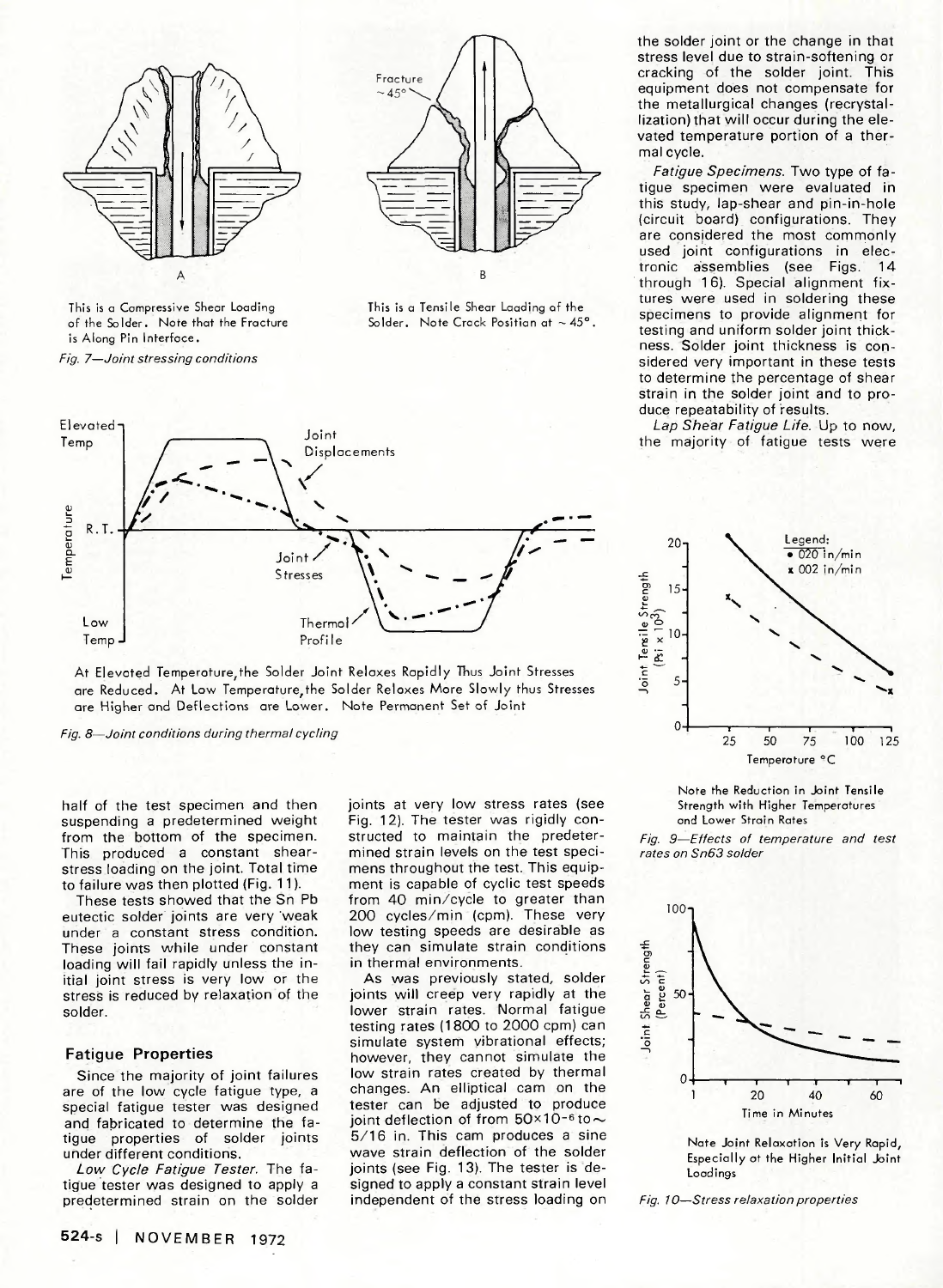conducted on pin-in-hole solder joints on multilayer interconnection boards; however, some tests were made on the lap shear configuration shown in Fig. 14. This curve represents approximately 40 test specimens to approximate the fatigue life of the eutectic Sn-Pb solder joints. Fatigue failure occurred at a test speed of 5 cpm, and produced a noticeable solder joint crack at  $\geq$  10 times magnification. Actual joint failure was very difficult to determine because of the infinite degrees of crack and stress conditions that can be found on this type of solder joints. Also, at the time these tests were conducted, we were not able to electrically monitor crack conditions in the solder joints.

These tests showed crack initiation within less than 10 cycles with about 1.6 mils deflection (approximately 35% shear strain) of the solder joint. A 0.4 mil joint deflection (approximately 9% shear strain) produced cracking at approximately 550 fatigue cycles.

Strain Rate Effect on Fatigue Life. A series of pin-in-plated-hole solder joints were fatigue tested at different testing speeds to determine the effect of strain rate on fatigue life. The specimen was a 0.025 in. diam nickel pin in a 0.040 in. through-hole with solder filling the through-hole completely.

. At the 5 cpm test speed, the samples were tested to approximately 1,400 cycles. Joint failure was a solder joint crack detected at  $\geq$ 10 times magnification. Fewer tests (15 to 20) were made at each of the lower test speeds, however, they showed a significant reduction in fatigue life with the lower straining rates.

The shorter fatigue life at the lower strain rates is believed related to a more complete relaxation of the solder during each thermal cycle. This produces greater stress relaxation and higher plastic deformation of the solder joints.

Solder Joint Fatigue Life (Pin-in-Hole). This test was significantly different from the previous two tests in



Fig. 13—Fatigue cycle



Fig. 11—Stress rupture properties (Sn-Pb eutectic solder)



Fig. 12—Low cycle fatigue tester. Speed range is 1/40 to 200 cycles/min; test range is 50 microin. to about 5/16 in. Shown at left is the mitliohm meter and chart recorder

that both crack initiation and electrical failure of the joint were determined. Crack initiation was again a noticeable crack at  $\geq$  10 times magnification. Electrical failure was a 10% resistance change in the solder connection. Electrical monitoring was continuous with resistance changes plotted on a milliohm resistance recorder. The test specimen was a fillet type solder joint with a 0.026 in. diam, copper plated steel pin in a 0.036 in. diam plated-through hole. A black oxide coating was applied to the inside of the platedthrough holes to prevent solder penetration into the hole.

Figure 16 shows that crack initiation occurs much sooner than any significant electrical resistance changes in the solder joint. There were, however, slight resistance changes less than 0.005 milliohm within the solder joint prior to any noticeable crack conditions. This condition is not understood at this time. It is thought to be related to structural changes and perhaps to internal cracking within the solder joint (see Fig. 17).

Metallographic Analysis. Metallographic analysis of fatigue tested solder joints showed that the solder joint fracture normally propagated through the Pb-rich phases of the solder structure and generally along the interface of the pin in the pin-inhole solder joints. The lap shear solder joints normally failed in the solder matrix, not at the soldered interfaces. The fillet type solder joints normally failed at a 45 deg angle to the pin while the full pin-in-hole solder joint failed near the tip of the pin.

#### **Summar y**

These tests show that in severe thermal environments there can be significant physical and metallurgical changes within the solder joint configurations normally used. Thus, high stress components should be mounted with proper strain relief or mechanical support, or both, to improve reliability in the more severe